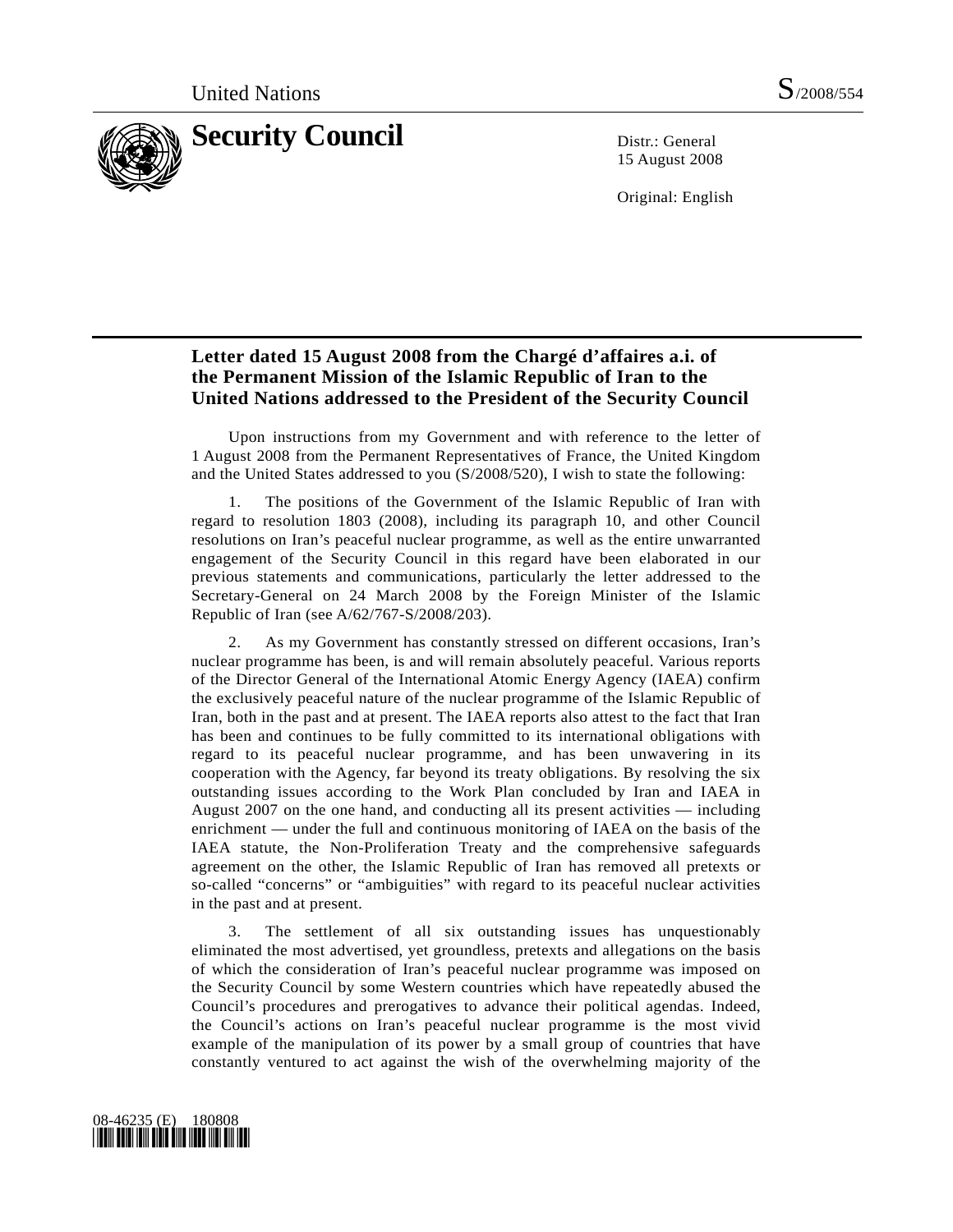United Nations Member States, which have supported Iran's peaceful nuclear programme and have called for IAEA, as the sole pertinent body, to deal with the issue. As an example, the 118 members of the Non-Aligned Movement, in pursuance of their previous position on Iran's peaceful nuclear programme, issued a statement at their fifteenth Ministerial Conference in Tehran last month in which they, inter alia, supported Iran's rights and "reaffirmed that States' choices and decisions, including those of the Islamic Republic of Iran, in the field of peaceful uses of nuclear technology and its fuel cycle policies must be respected" and "recognized the IAEA as the sole competent authority for verification of the respective safeguards obligations of Member States and stressed that there should be no undue pressure or interference in the Agency's activities, especially its verification process, which would jeopardize the efficiency and credibility of the Agency". Therefore, the Security Council's engagement in, and actions against, the Islamic Republic of Iran's peaceful nuclear programme — including resolution 1803 (2008) and its paragraph 10 that is the subject of the letter by the said three countries lack not only fairness and objectivity, but also relevance and lawfulness.

 4. The aforesaid letter has unjustly levelled certain accusations against Iranian banks, even privately-owned banks. The Islamic Republic of Iran categorically rejects such baseless allegations. The fact is that the Iranian banks have never been involved in any illicit activities, including non-peaceful nuclear activities, simply because there are no such non-peaceful nuclear activities in Iran. Indeed, the attempt of the three countries to seek the restriction of the activities of the Iranian banks is intended not only to exert undue pressure on the Iranian Government, but also to disrupt the banking and financial affairs of millions of deposit holders and customers of those banks. Therefore, the Government of the Islamic Republic of Iran reserves its right to seek compensation for the damages that may be incurred to these banks and its citizens, as a result of those false claims and groundless accusations.

 5. The said letter has also raised a baseless and absurd allegation against the Iranian banks regarding the issue of financing of terrorism. This is again a malicious attempt to unjustifiably dissuade others from dealing with the Iranian banks and their branches in different parts of the world. As a victim of terrorism, the Islamic Republic of Iran has always condemned this menace in all its forms and manifestations, and has spared no efforts to combat it. It is a sad irony that France, the United Kingdom and the United States, with their disturbing long record of sheltering, financing and supporting terrorist groups, particularly those that have targeted innocent Iranian citizens and officials, are raising such baseless allegations against others. Moreover, the authors of the letter have tended to ignore the fact that resolution 1803 (2008), as unlawful as it is, has nothing to do with the issue of terrorism! Contrary to what was claimed by the three countries in that letter, there is no deficiency in the Iranian legal and executive apparatus with regard to prevention and fighting the financing of terrorism and money-laundering. According to the Islamic Penal Code of Iran, any kind of support to terrorist groups is criminalized and subject to severe punishment. Moreover, the Iranian banking system has never violated international rules and regulations governing financial and banking transactions. Regulations for prevention of money-laundering have been in place and fully enforced for years. Besides, the Anti-Money-Laundering Act, which has entered into force since February 2008, supplements the existing provisions, and